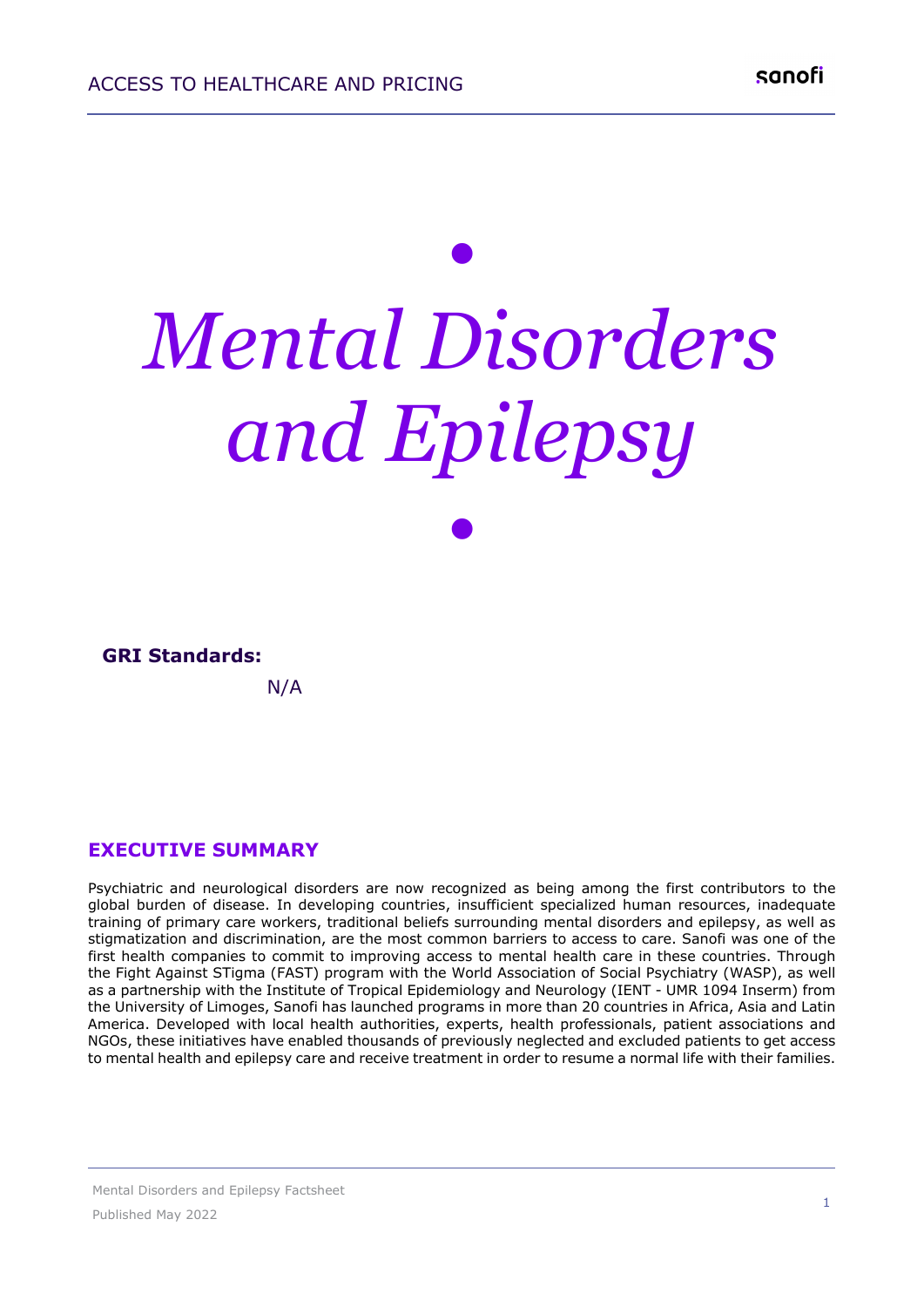## **TABLE OF CONTENTS**

|  | 2.1. MALI: DEVELOPING A RURAL MENTAL HEALTH GP NETWORK  4 |  |
|--|-----------------------------------------------------------|--|
|  | 2.2. SOUTH AFRICA: UPSKILLING PRIMARY HEALTHCARE          |  |
|  | 2.3. SENEGAL: LEVERAGING ELEARNING TO BUILD MENTAL HEALTH |  |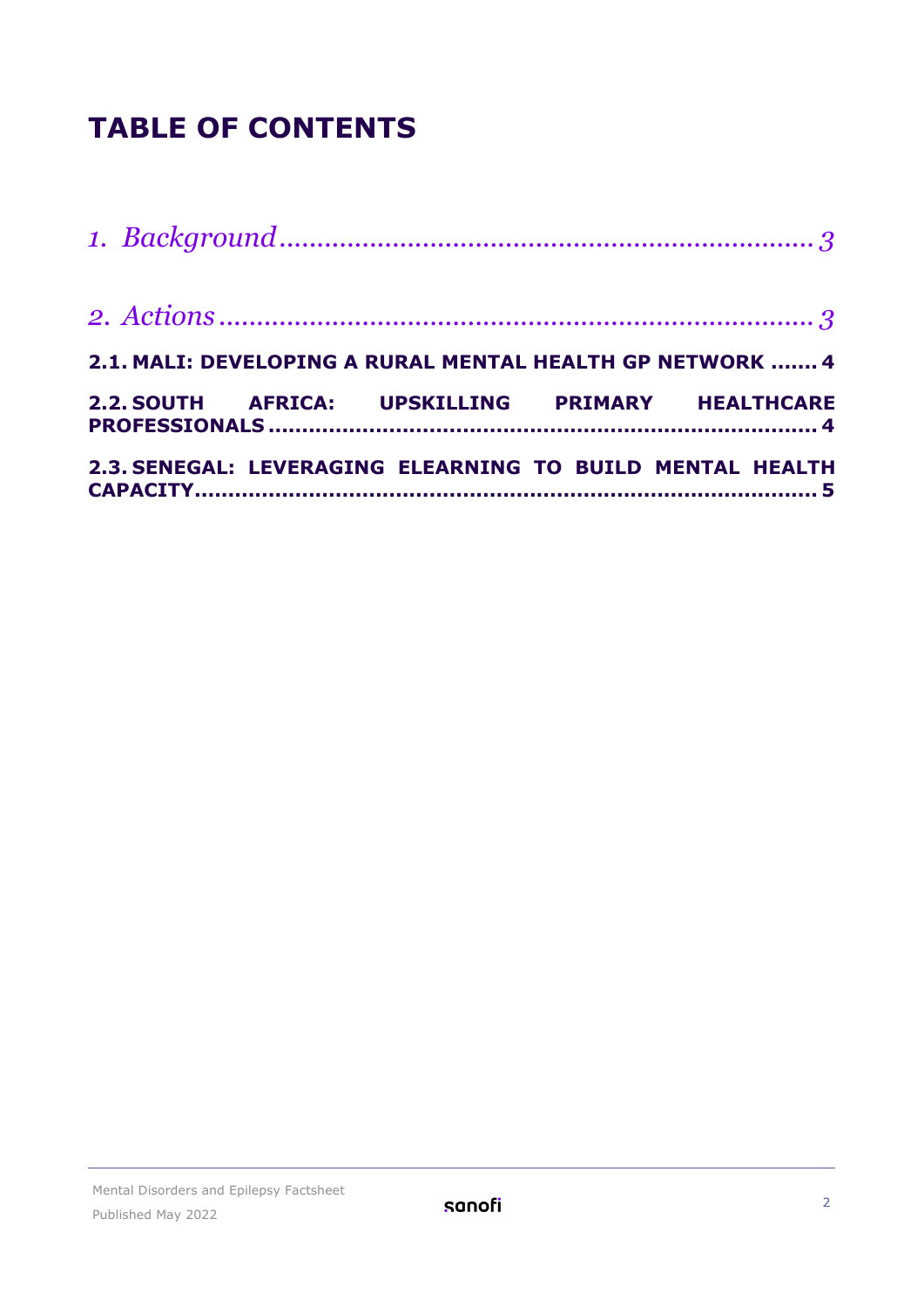## <span id="page-2-0"></span>*1. Background*

The World Health Organization (WHO) estimates that approximately 450 million people worldwide are affected by mental disorders at any point in time<sup>(1)</sup>. These disorders are found in all countries across the globe and they include depression, bipolar disorder, anxiety disorders, addictions, schizophrenia and other psychoses.

Epilepsy is a chronic neurological disease characterized by recurrent epileptic seizures, which are brief episodes of involuntary movements sometimes accompanied by loss of consciousness or other symptoms related to abnormal brain activity. More than 50 million people worldwide have epilepsy<sup>(2)</sup>.

Psychiatric and neurological disorders are now recognized as being among the first contributors to the global burden of disease<sup>(3)</sup>. Their impact continues to grow with significant consequences, in all countries of the world, on health and also on social and human rights with very important economic repercussions<sup>(1)</sup>.

In developing countries, insufficient specialized human resources, inadequate training of primary care workers, traditional beliefs surrounding mental disorders and epilepsy, as well as stigmatization and discrimination, are the most common barriers to access to care. Although in many cases effective treatments exist, 75-85 % of patients with mental disorders or epilepsy living in low and middle-income countries do not receive suitable treatment $(1)(2)(4)$ .

## <span id="page-2-1"></span>*2. Actions*

In 2008, Sanofi joined forces with the World Association of Social Psychiatry (WASP) to set up the Fight Against STigma (FAST) Program. Fighting the social stigma associated with mental illness is a key factor in access to healthcare and rehabilitation. This program is dedicated to promoting access to healthcare for patients with mental disorders or epilepsy in developing countries. This program is now part of Access Accelerated, a first-of-its kind collaboration gathering more than 20 biopharmaceutical companies, the World Bank and Union of International Cancer Control in order to help address the full spectrum of access barriers for non-communicable diseases in low- and lower-middle income countries.

Through the FAST program, as well as via a partnership with the Institute of Epidemiology and Tropical Neurology (IENT, UMR 1094 Inserm), we have launched initiatives in over 20 countries in Africa, Asia and Latin America. Developed with local health authorities, local experts and health professionals, patient associations or NGOs. These programs aim to improve access to care for patients with mental disorders or epilepsy in low- and middle-income countries. They are based on training health workers, raising public awareness, educating patients and their families. Thanks to these initiatives, thousands of patients who were previously neglected and excluded are seeking medical help and receiving treatment, so that they are able to resume a normal life with their families<sup>(5)</sup>.

To date, over 11,500 healthcare workers have been trained, over 3.8 million people have been reached through awareness and educational activities, and more than 134,500 people with mental illness or epilepsy have been diagnosed and/or treated.

Find out more about our FAST Program:<https://www.youtube.com/watch?v=2tNrx7g4Qak>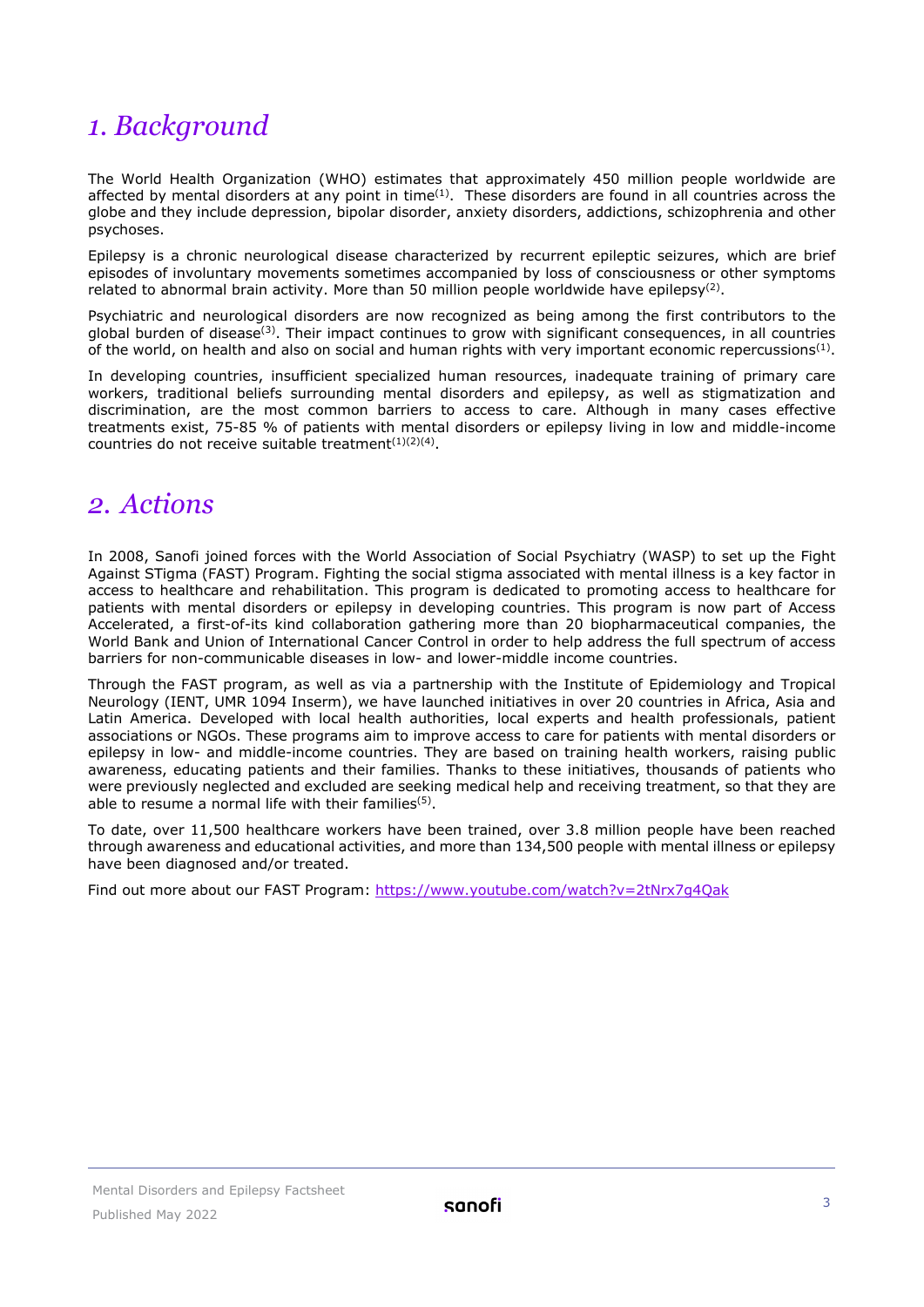## <span id="page-3-0"></span>**2.1. MALI: DEVELOPING A RURAL MENTAL HEALTH GP NETWORK**

In Mali, the three-year initiative has been implemented by Santé Sud, an NGO which has been working in this country since 1989. The program started in July 2018 with the aim to improve access to mental health care for the rural population in six regions (Kayes, Koulikoro, Mopti, Segou, Sikasso and Timbuktu) through the development of a rural GP mental health network and by raising awareness amongst the general population<sup>(6)</sup>.

GPs have gone through two face-to-face training workshops, which have both resulted in significant increases in knowledge (+150 % and +40 %). Both these were followed by individual mentoring sessions with a psychiatrist, which included supervised consultations and review of patients' medical records. Overall, between July 2018 and September 2021, 3,692 new patients have been diagnosed with a mental disorder and managed by the trained GPs.

Behavior Change Communication materials have also been developed (flipchart, brochures, radio broadcast messages). One hundred and eighty-three community workers have been trained, and it is estimated that over 76,000 people have been reached by awareness sessions organized by trained community workers or GPs. There have also been 336 radio broadcasts focused on disease awareness, reaching approximately 314,000 people.

To train a greater number of GPs, an eLearning platform has been launched, as part of this program. Combined with webinars facilitated by local psychiatrists, this eLearning program developed with WASP and the Université Numérique Francophone Mondiale (UNFM – World Francophone Digital University), has been implemented and evaluated with the support in Bamako of the Faculty of Medicine and of the Center of Innovation and Digital Health.

## <span id="page-3-1"></span>**2.2. SOUTH AFRICA: UPSKILLING PRIMARY HEALTHCARE PROFESSIONALS**

Despite a high prevalence of mental disorders, with 30% of South Africans suffering from a mental illness during their lifetime<sup>(7)</sup>, South Africa lacks the required mental health specialized workforce to manage mental health challenges: there is only approximately 1 psychiatrist per 66,000 people in South Africa ${}^{(8)}$ .

To address these challenges, Sanofi has partnered with the South African National Department of Health, the Foundation for Professional Development (a private provider of higher education) and the World Association of Social Psychiatry to upskill and empower primary health care practitioners (HCPs – medical officers and nurse practitioners) to diagnose and manage people with mental disorders

The initial one-year program was based on a blended mental health care training approach combining a three-day face-to-face workshop with four months of eLearning. The ambition was to upskill across the nine provinces of South Africa 1,000 HCPs that practice in rural or peri-urban public health facilities. During the first phase, 1,120 HCPs completed the training workshops. Four hundred and seventy-two HCPs had started the eLearning and 337 of them had completed all 18 modules<sup>(9)</sup>.

Questionnaires completed pre- and post-training showed significant increases in terms of confidence in performing mental health activities and in managing mental disorders (+41% and +31%, respectively). The increase in confidence levels has also led to more psychiatric conditions being treated at primary care level, as shown by the decrease in the percentage of patients being referred to a higher level of care

A second round of training was organized in 2021. The three-day workshops had to be done virtually due to the COVID-19 pandemic and 613 HCPs were trained (123% to target).

Find out more about our program in South Africa: [https://ncdalliance.org/turning-the-tide/films/meeting](https://ncdalliance.org/turning-the-tide/films/meeting-minds)[minds.](https://ncdalliance.org/turning-the-tide/films/meeting-minds)